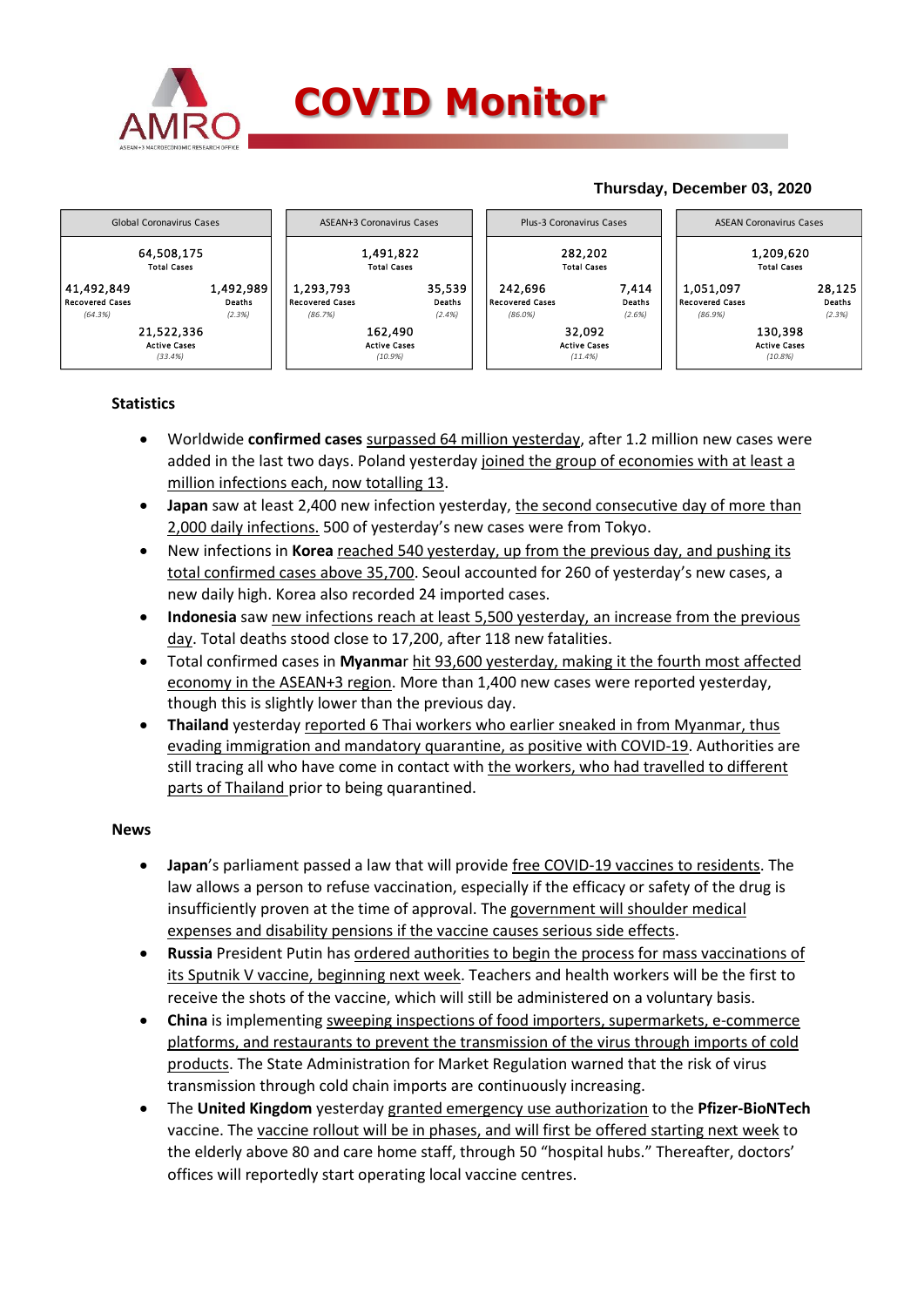

#### Overview of Confirmed COVID-19 Cases

| Economy              | <b>Total</b><br>Cases | Cases per 1M<br>Population | <b>New</b><br>Cases  | <b>New Cases</b><br>per 1M Pop. | <b>New Cases</b><br>$(7-day avg)^1$ | ∆New<br>Cases  | ∆% New<br>Cases          | Total<br><b>Deaths</b> | <b>New</b><br><b>Deaths</b> | Fatality<br><b>Rate (%)</b> | <b>Total</b><br><b>Recovered</b> | Recovery<br><b>Rate (%)</b> | <b>Active</b><br>Cases   | <b>Resolved</b><br>cases $(\%)^2$ |
|----------------------|-----------------------|----------------------------|----------------------|---------------------------------|-------------------------------------|----------------|--------------------------|------------------------|-----------------------------|-----------------------------|----------------------------------|-----------------------------|--------------------------|-----------------------------------|
| Global               | 64,508,175            |                            | 632,548              |                                 |                                     | 35,716         | 1.0                      | 1,492,989              | 12,487                      | 2.3                         | 41,492,849                       | 64.3                        | 21,522,336               | 66.6                              |
| ASEAN+3              | 1,491,822             |                            | 12,354               |                                 |                                     | 367            | 0.8                      | 35,539                 | 200                         | 2.4                         | 1,293,793                        | 86.7                        | 162,490                  | 66.6                              |
| Plus-3               | 282,202               |                            | 3,116                |                                 |                                     | 500            | $1.1\,$                  | 7,414                  | 36                          | 2.6                         | 242,696                          | 86.0                        | 32,092                   | 89.1                              |
| <b>ASEAN</b>         | 1,209,620             |                            | 9,238                |                                 |                                     | $-133$         | 0.8                      | 28,125                 | 164                         | 2.3                         | 1,051,097                        | 86.9                        | 130,398                  | 88.5                              |
|                      |                       |                            |                      |                                 |                                     |                |                          |                        |                             |                             |                                  |                             |                          |                                   |
| China                | 86,568                | 62                         | 17                   | 0.0                             |                                     | 8              | 0.0                      | 4,634                  | $\mathbf 0$                 | 5.4                         | 81,661                           | 94.3                        | 273                      | 99.7                              |
| Hong Kong, China     | 6,499                 | 851                        | 103                  | 13.5                            |                                     | 21             | 1.6                      | 110                    | $\mathbf{1}$                | 1.7                         | 5,394                            | 83.0                        | 995                      | 84.7                              |
| Japan                | 153,432               | 1,220                      | 2,456                | 19.5                            |                                     | 442            | 1.6                      | 2,141                  | 32                          | 1.4                         | 127,289                          | 83.0                        | 24,002                   | 84.4                              |
| Korea                | 35,703                | 686                        | 540                  | 10.4                            |                                     | 29             | $1.5$                    | 529                    | 3                           | 1.5                         | 28,352                           | 79.4                        | 6,822                    | 80.9                              |
|                      |                       |                            |                      | 20.5                            |                                     |                |                          |                        |                             | 3.1                         |                                  |                             |                          |                                   |
| Indonesia            | 549,508               | 2,036                      | 5,533                |                                 |                                     | 441            | 1.0                      | 17,199                 | 118                         |                             | 458,880                          | 83.5                        | 73,429                   | 86.6                              |
| Malaysia             | 68,020                | 2,048                      | 851                  | 25.6                            |                                     | $-621$<br>137  | 1.3                      | 365                    | $\overline{2}$<br>18        | 0.5                         | 56,969                           | 83.8                        | 10,686                   | 84.3<br>93.8                      |
| Philippines          | 434,357               | 3,947                      | 1,432                | 13.0                            |                                     |                | 0.3                      | 8,436                  |                             | 1.9<br>0.0                  | 399,005                          | 91.9                        | 26,916                   |                                   |
| Singapore            | 58,230                | 10,212<br>59               | $\overline{2}$<br>13 | 0.4<br>0.3                      |                                     | -8<br>$-5$     | 0.0                      | 29<br>60               | 0<br>$\mathbf 0$            |                             | 58,144                           | 99.9                        | 57                       | 99.9<br>96.4                      |
| Thailand             | 4,039                 |                            |                      |                                 |                                     |                | 0.3                      |                        |                             | 1.5                         | 3,822                            | 94.6                        | 144                      |                                   |
| Brunei Darussalam    | 151                   | 335                        | $\mathbf 0$          | 0.0                             |                                     | $^{\rm -1}$    | 0.0                      | 3                      | $\mathbf 0$                 | 2.0                         | 145                              | 96.0                        | 3                        | 98.0                              |
| Cambodia             | 331                   | 20                         | $\overline{2}$       | 0.1                             |                                     | $^{\rm -1}$    | 0.6                      | 0                      | $\mathbf 0$                 | 0.0                         | 304                              | 91.8                        | 27                       | 91.8                              |
| Lao PDR              | 39                    | 5                          | $\mathbf 0$          | 0.0                             |                                     | $\mathsf 0$    | 0.0                      | 0                      | $\mathbf 0$                 | 0.0                         | 26                               | 66.7                        | 13                       | 66.7                              |
| Myanmar              | 93,600                | 1,754                      | 1,411                | 26.4                            |                                     | $-65$          | 1.5                      | 1998                   | 26                          | 2.1                         | 72601                            | 77.6                        | 19,001                   | 79.7                              |
| Vietnam              | 1,358                 | 14                         | $\overline{7}$       | 0.1                             |                                     | $\overline{3}$ | 0.5                      | 35                     | $\mathbf 0$                 | 2.6                         | 1,201                            | 88.4                        | 122                      | 91.0                              |
|                      |                       |                            |                      |                                 |                                     |                |                          |                        |                             |                             |                                  |                             |                          |                                   |
| Belgium              | 582,252               | 50,556                     | 3,040                | 264.0                           |                                     | 1,173          | 0.5                      | 16,911                 | 125                         | 2.9                         |                                  |                             |                          |                                   |
| France               | 2,221,535             | 34,181                     | ÷                    |                                 |                                     |                | $\overline{\phantom{a}}$ | 52,383                 | $\overline{\phantom{a}}$    | 2.4                         |                                  | $\overline{\phantom{a}}$    |                          | $\overline{\phantom{a}}$          |
| Germany              | 1,117,953             | 13,473                     | 23,275               | 280.5                           |                                     | $-1,491$       | 2.1                      | 17,659                 | 482                         | 1.6                         | 789,564                          | 70.6                        | 310,730                  | 72.2                              |
| Italy                | 1,641,610             | 27,254                     | 20,709               | 343.8                           |                                     | 1,362          | 1.3                      | 57,045                 | 684                         | 3.5                         | 823,335                          | 50.2                        | 761,230                  | 53.6                              |
| Netherlands          | 541,238               | 31,320                     | 13,715               | 793.6                           |                                     | 9,670          | 2.6                      | 9,584                  | 146                         | 1.8                         |                                  | $\overline{a}$              |                          | $\sim$                            |
| Spain                | 1,665,775             | 35,543                     | 9,331                | 199.1                           |                                     | 1,074          | 0.6                      | 45,784                 | 273                         | 2.7                         | 150,376                          | 9.0                         | 53,521                   | 96.8                              |
| Switzerland          | 335,660               | 38,818                     | 4,786                | 553.5                           |                                     | 984            | 1.4                      | 5,045                  | 105                         | 1.5                         | 257,600                          | 76.7                        | 73,015                   | 78.2                              |
| United Kingdom       | 1,663,467             | 24,734                     | 20,381               | 303.0                           |                                     | 6,952          | 1.2                      | 59,796                 | 745                         | 3.6                         | $\overline{\phantom{a}}$         | $\overline{\phantom{a}}$    | $\overline{\phantom{a}}$ | $\sim$                            |
|                      |                       |                            |                      |                                 |                                     |                |                          |                        |                             |                             |                                  |                             |                          |                                   |
| Brazil               | 6,436,650             | 30,451                     | 49,863               | 235.9                           |                                     | $-1,046$       | 0.8                      | 174,515                | 698                         | 2.7                         | 5,759,294                        | 89.5                        | 502,841                  | 92.2                              |
| Canada               | 393,506               | 10,406                     | 6,454                | 170.7                           |                                     | 959            | 1.7                      | 12,342                 | 113                         | 3.1                         | 314,529                          | 79.9                        | 66,635                   | 83.1                              |
| Argentina            | 1,440,103             | 31,615                     | 7,533                | 165.4                           |                                     | $-504$         | 0.5                      | 39,156                 | 228                         | 2.7                         | 1,268,358                        | 88.1                        | 132,589                  | 90.8                              |
| Mexico               | 1,133,613             | 8,920                      | 11,251               | 88.5                            |                                     | 2,432          | 1.0                      | 107,565                | 800                         | 9.5                         | 836,567                          | 73.8                        | 189,481                  | 83.3                              |
| Peru                 | 963,605               | 29,357                     | $\mathbf 0$          | 0.0                             |                                     | $-1,075$       | 0.0                      | 35,966                 | 0                           | 3.7                         | 896,978                          | 93.1                        | 30,661                   | 96.8                              |
| <b>United States</b> | 13,859,051            | 41,864                     | 199,612              | 603.0                           |                                     | 20,347         | 1.5                      | 272,518                | 3,135                       | 2.0                         | 5,322,128                        | 38.4                        | 8,264,405                | 40.4                              |
| Australia            | 27,939                | 1,076                      | 16                   | 0.6                             |                                     | 5              | 0.1                      | 908                    | $\mathbf 0$                 | 3.2                         | 25,614                           | 91.7                        | 1,417                    | 94.9                              |
| India                | 9,534,964             | 6,962                      | 35,551               | 26.0                            |                                     | $-16,603$      | 0.4                      | 138,648                | 526                         | 1.5                         | 8,973,373                        | 94.1                        | 422,943                  | 95.6                              |
| Iran                 | 989,572               | 11,760                     | 13,621               | 161.9                           |                                     | $-260$         | 1.4                      | 48,990                 | 362                         | 5.0                         | 688,054                          | 69.5                        | 252,528                  | 74.5                              |
| Russia               | 2,327,105             | 15,872                     | 25,043               | 170.8                           |                                     | $-1,083$       | 1.1                      | 40,630                 | 580                         | 1.7                         | 1,814,442                        | 78.0                        | 472,033                  | 79.7                              |
| Saudi Arabia         | 357,872               | 10,294                     | 249                  | 7.2                             |                                     | $-14$          | 0.1                      | 5,919                  | 12                          | 1.7                         | 347,513                          | 97.1                        | 4,440                    | 98.8                              |
| South Africa         | 796,472               | 13,337                     | 4,173                | 69.9                            |                                     | 1,878          | 0.5                      | 21,709                 | 65                          | 2.7                         | 734,305                          | 92.2                        | 40,458                   | 94.9                              |
|                      |                       |                            |                      |                                 |                                     |                |                          |                        |                             |                             |                                  |                             |                          |                                   |

Data as of 2/12/2020

Source: Haver Analytics, sourced from Johns Hopkins University; AMRO staff calculations.<br>Notes: New cases since previous day. Δ% refers to percentage change since previous day. Fatality rate measured as deaths per confirm

2/ Resolved cases (i.e. non-active cases) to total cases; serves as a proxy for the stage of the cycle.